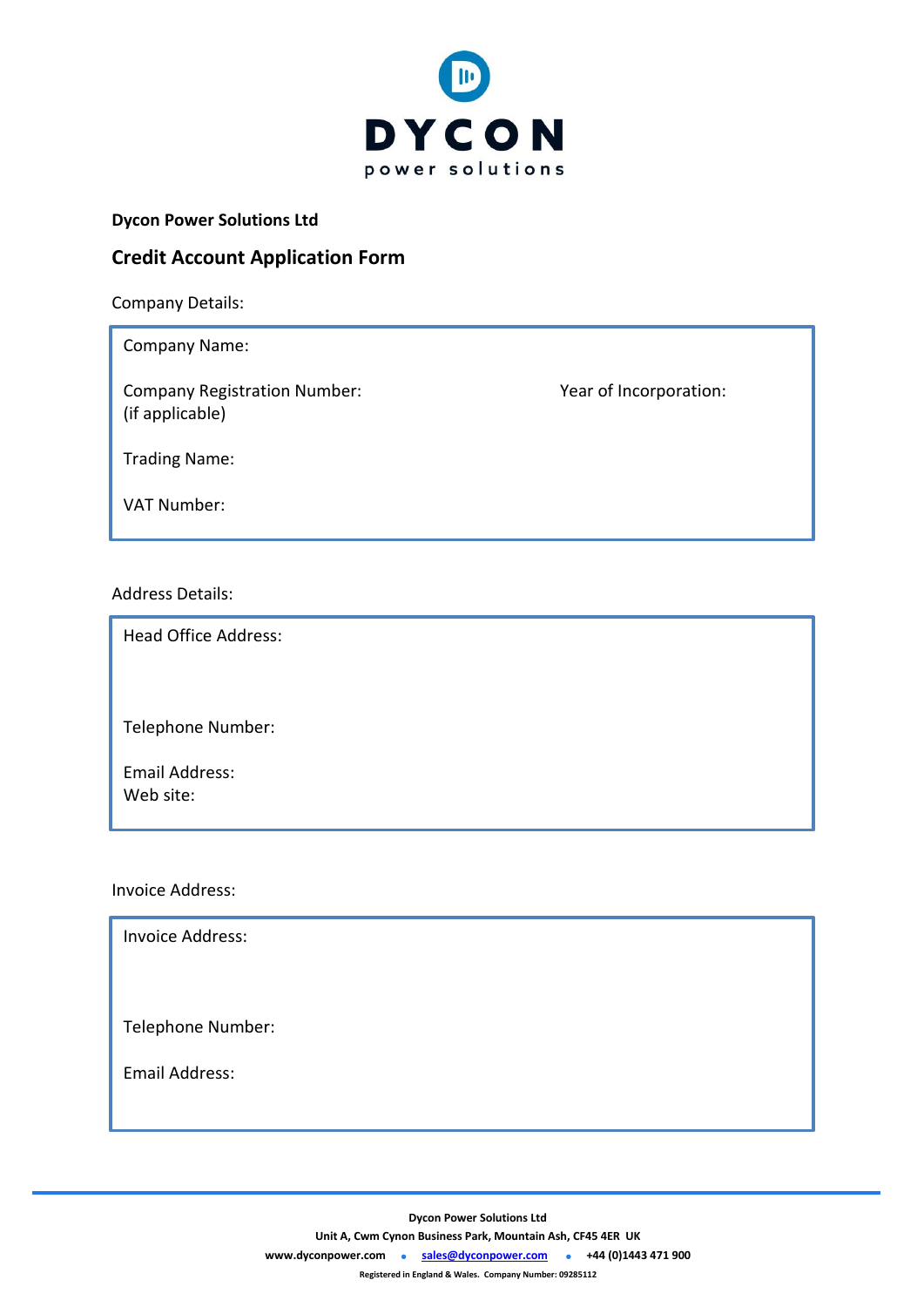

Delivery Address:

| Delivery Address: |  |
|-------------------|--|
|                   |  |
| Telephone Number: |  |
| Email Address:    |  |
|                   |  |

# Trading Status (please tick):

| <b>Private Limited Company</b>     | Partnership Public  | <b>Limited Company</b> |  |
|------------------------------------|---------------------|------------------------|--|
| Non-Limited Company                | Sole Trader         | <b>Public Sector</b>   |  |
| Other (please specify)             |                     |                        |  |
| Partners' names if non limited     |                     |                        |  |
| Number of years in business        | Number of employees |                        |  |
| <b>Principal Business Activity</b> |                     |                        |  |
| <b>Annual Turnover</b>             |                     |                        |  |

## Group Details:

| Group Details: |  |
|----------------|--|
| Group Address: |  |
|                |  |
|                |  |
|                |  |

**Dycon Power Solutions Ltd**

**Unit A, Cwm Cynon Business Park, Mountain Ash, CF45 4ER UK**

**[www.dyconpower.com](http://www.dyconpower.com/)  [sales@dyconpower.com](mailto:sales@dyconpower.com)  +44 (0)1443 471 900**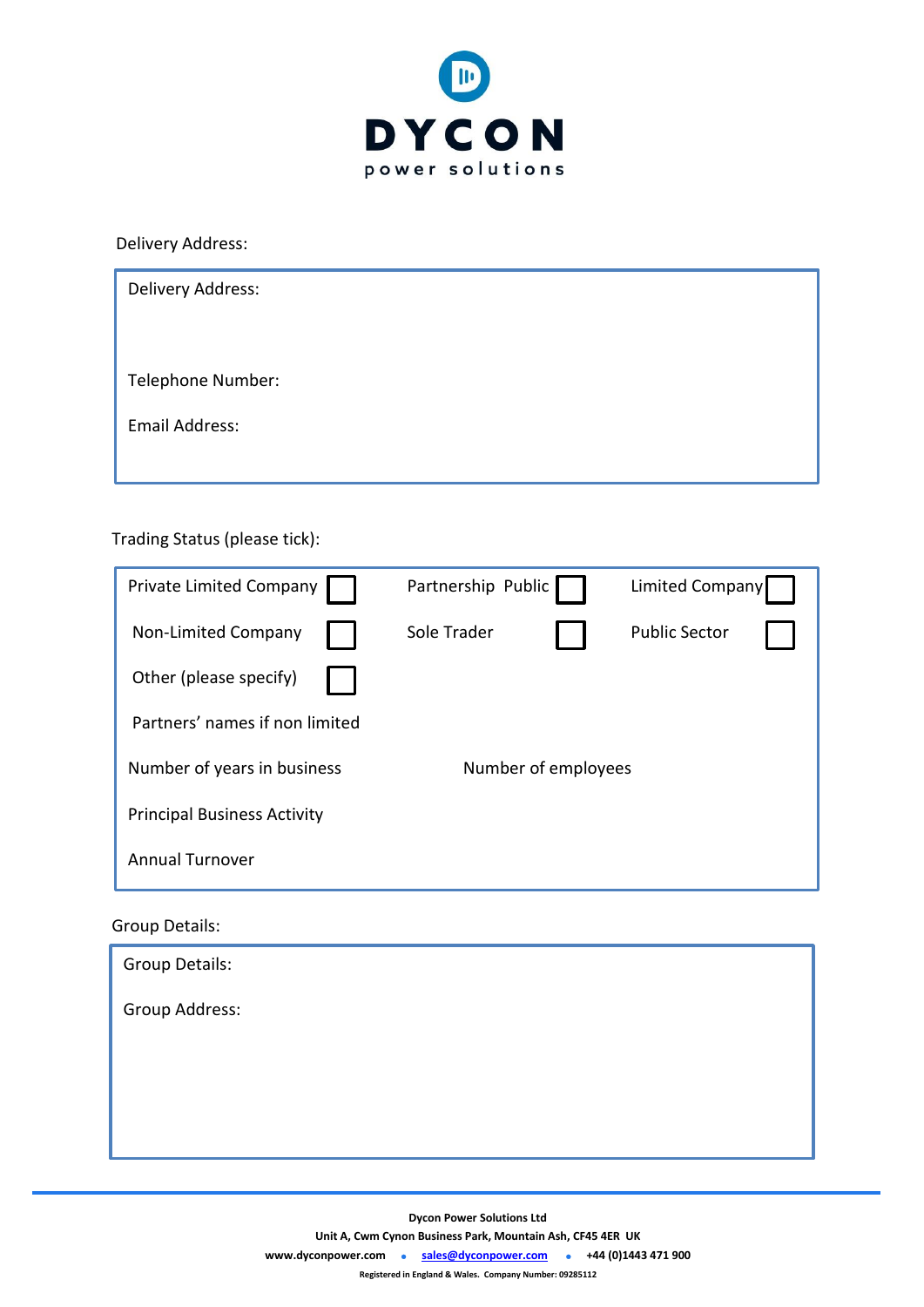

| <b>Contact Names:</b>            |                        |
|----------------------------------|------------------------|
| Sales Contact:                   |                        |
| Sales Telephone:                 | Sales Email            |
| <b>Accounts Payable Contact:</b> |                        |
| <b>Accounts Telephone:</b>       | <b>Accounts Email:</b> |
| Deliveries / Stores Contact:     |                        |
| Stores Telephone:                | <b>Stores Email:</b>   |

## Trade References

Ī Contact Name:

Company Name & Address:

Telephone Number:

Contact Name:

Company Name & Address:

Telephone Number:

**Dycon Power Solutions Ltd**

**Unit A, Cwm Cynon Business Park, Mountain Ash, CF45 4ER UK**

**[www.dyconpower.com](http://www.dyconpower.com/)  [sales@dyconpower.com](mailto:sales@dyconpower.com)  +44 (0)1443 471 900**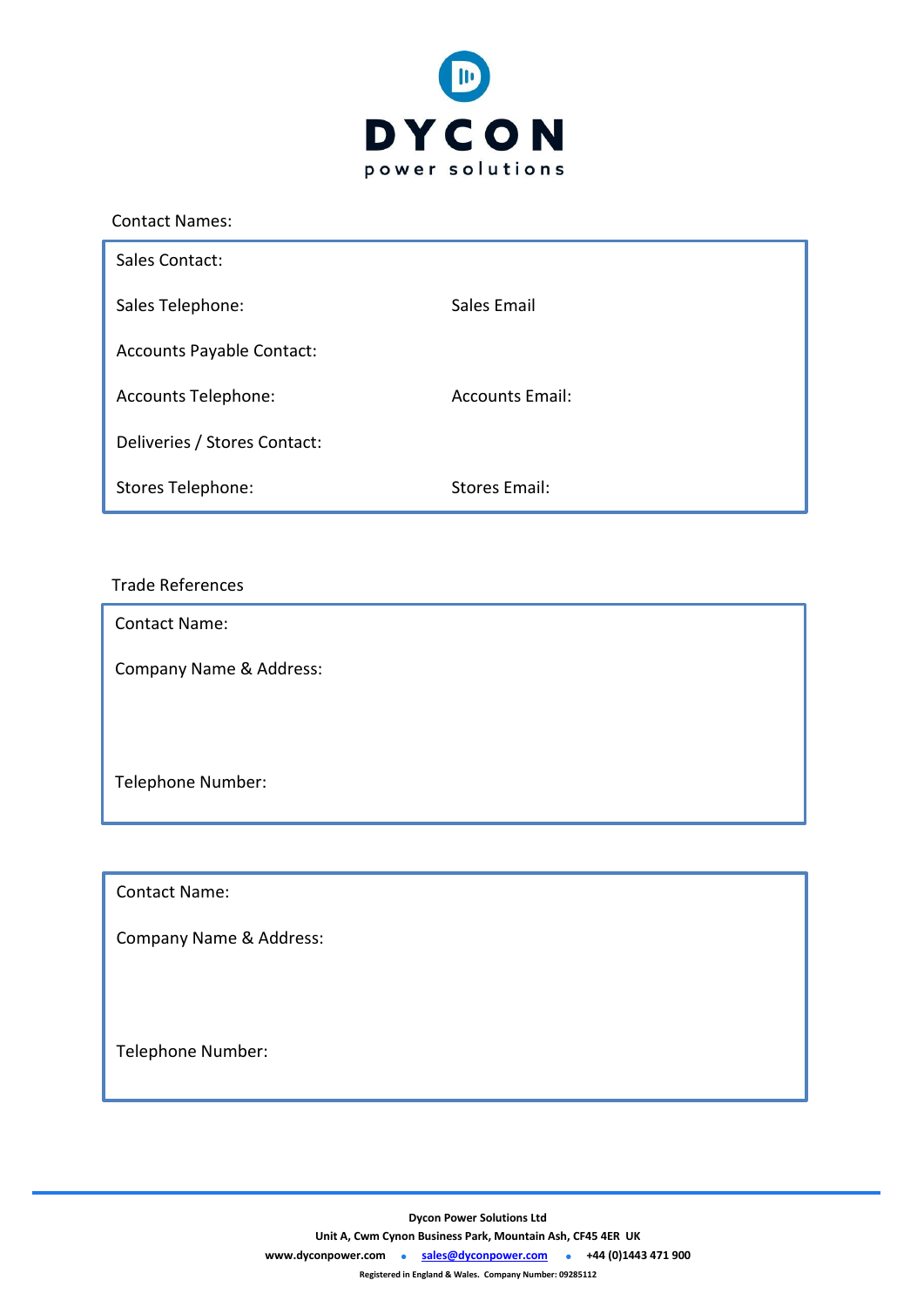

Bank Details:

| <b>Bank Name:</b>    |            |
|----------------------|------------|
| <b>Bank Address:</b> |            |
| Account Number:      | Sort Code: |

Account

| Currency:                                               | £ Sterling | $\epsilon$ Euro | Other |  |
|---------------------------------------------------------|------------|-----------------|-------|--|
| Credit Limit Requested:<br>(subject to status/approval) |            |                 |       |  |

We hereby request you to open a credit account. We have read your terms and conditions of sale and accept these as the basis of trading. In particular we agree to your payment terms of **30 days** from invoice date. We also confirm our authority for you to make any enquiries whatsoever of our bank, trade creditors or any other third parties, including credit referencing agencies, as you may deem fit, both now and in the future as may be necessary.

The above details are given to the best of my knowledge and belief.

Authorised Signatory for the Company Applying:

Name:

Signature: (digital signature acceptable)

Job Title:

Email:

Date: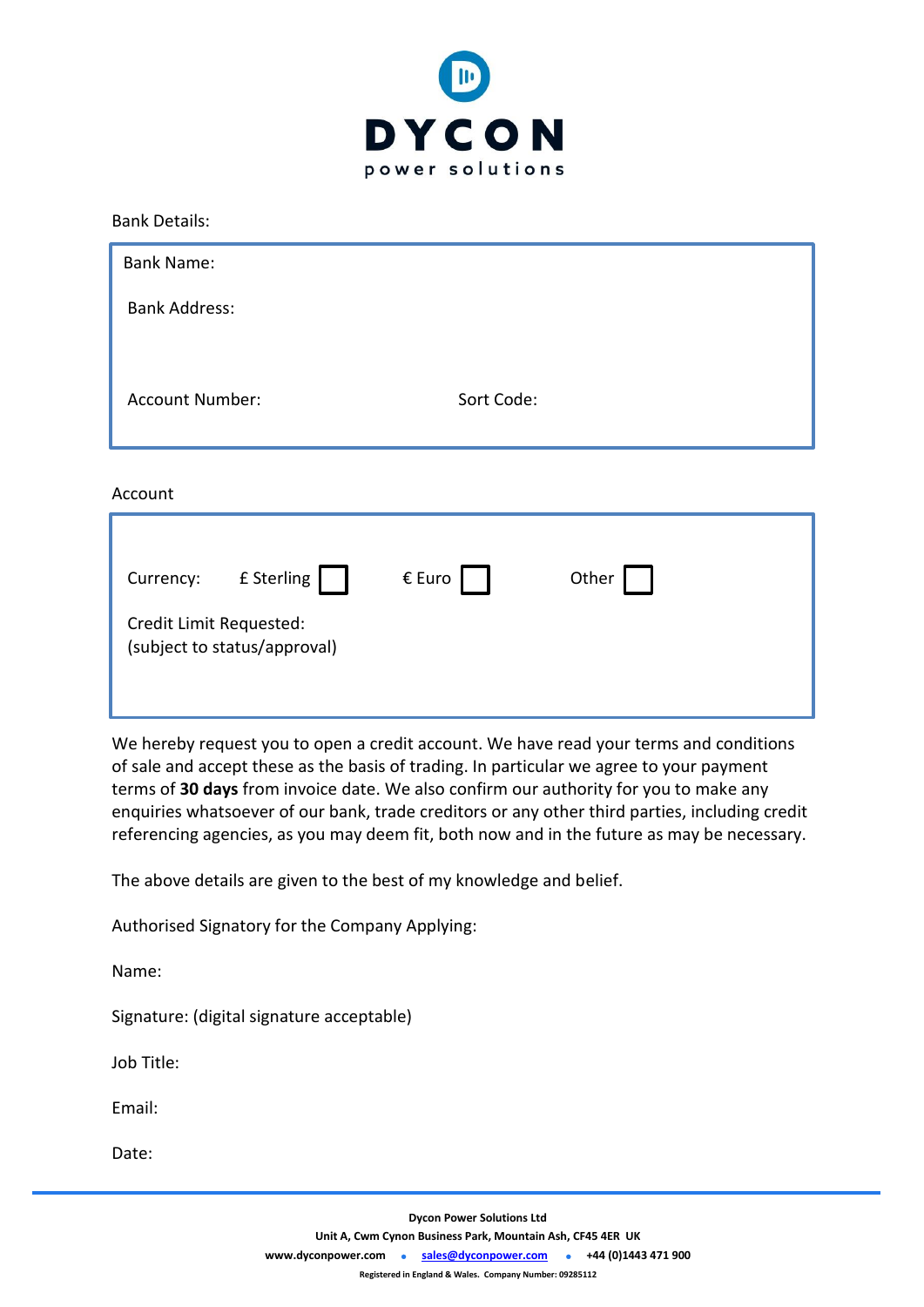

#### **CONDITIONS OF SALE**

- 1. The following Conditions of Sale shall apply to all Contracts of Sale made by the company Dycon Power Solutions Limited, herein called the Seller and shall apply even though the Buyer may by its order or in any other manner seek to impose contrary or inconsistent terms of conditions or purport to verify, modify or negate the same. Acceptance of the terms will occur on receipt of this document.
- 2. Prices are net ex Mountain Ash, Wales unless stated to the contrary and are exclusive of Value Added Tax. Any additional expenses incurred by the Seller in relation to the goods such as packing, storage, transport or insurance costs are not included in the price of the goods and will be charged separately. Unless otherwise stated, orders are accepted only on condition that the goods will be invoiced at the price ruling at the date of despatch. The Seller reserves the right to alter prices without notice to cover variations in the cost of materials, labour etc. or through the buyers change of design or for any other reason. If variation in price occurs during the currency of the order, the price of the un-despatched portion of the order outstanding at the date of such variation in price shall be adjusted accordingly. Firm quotations hold good for the period stated.
- 3. All delivery dates are approximate only and are not of the essence of the Contract. Delivery forecasts are as accurate as possible, but no liability can be accepted for any unforeseen delays. Any failure by the Seller to deliver the goods by the forecast date shall not constitute a breach of Contract and the Seller shall not be responsible for any direct or consequential loss resulting therefrom. Goods which are offered by the Seller as ex-stock are subject to remaining available at the time of the receipt of any order. The Seller shall not be liable for damage or loss however caused, to the goods during the carriage of goods, whether or not it shall be by the employees or agents of the Sellers.
- 4. Risk shall pass to the buyer so that the buyer is responsible for all loss, damage or deterioration to the goods at the time of delivery
- 5. The Buyer will not be entitled to make any claim in respect of short or wrong delivery, unless notice thereof in writing shall have been given to the Seller within 7 days of delivery. In default of such notice then goods delivered shall be conclusively deemed to be in accordance with the Contract or description. Provided always notice of Complaint is given to the Company in writing within 12 months of delivery, where goods are defective due to faulty manufacturing or use of faulty materials, the Seller will in his opinion either rectify or replace such goods but no consequential cost of any nature will be accepted. The Buyer is responsible for determining whether the products are suitable for their intended purpose and whilst the Seller may offer technical information/advice, it is without accepting any liability or responsibility for that information/advice.
- 6. Unless by prior agreement, payment is due 30 days from date of invoice. If payment is not made within the aforementioned time period the Seller is entitled under this Contract to charge interest at 10% above bank rate, accruing monthly, on all overdue accounts. Credit terms are offered, subject to acceptance and are continually reviewed.

**Unit A, Cwm Cynon Business Park, Mountain Ash, CF45 4ER UK**

**[www.dyconpower.com](http://www.dyconpower.com/)  [sales@dyconpower.com](mailto:sales@dyconpower.com)  +44 (0)1443 471 900**